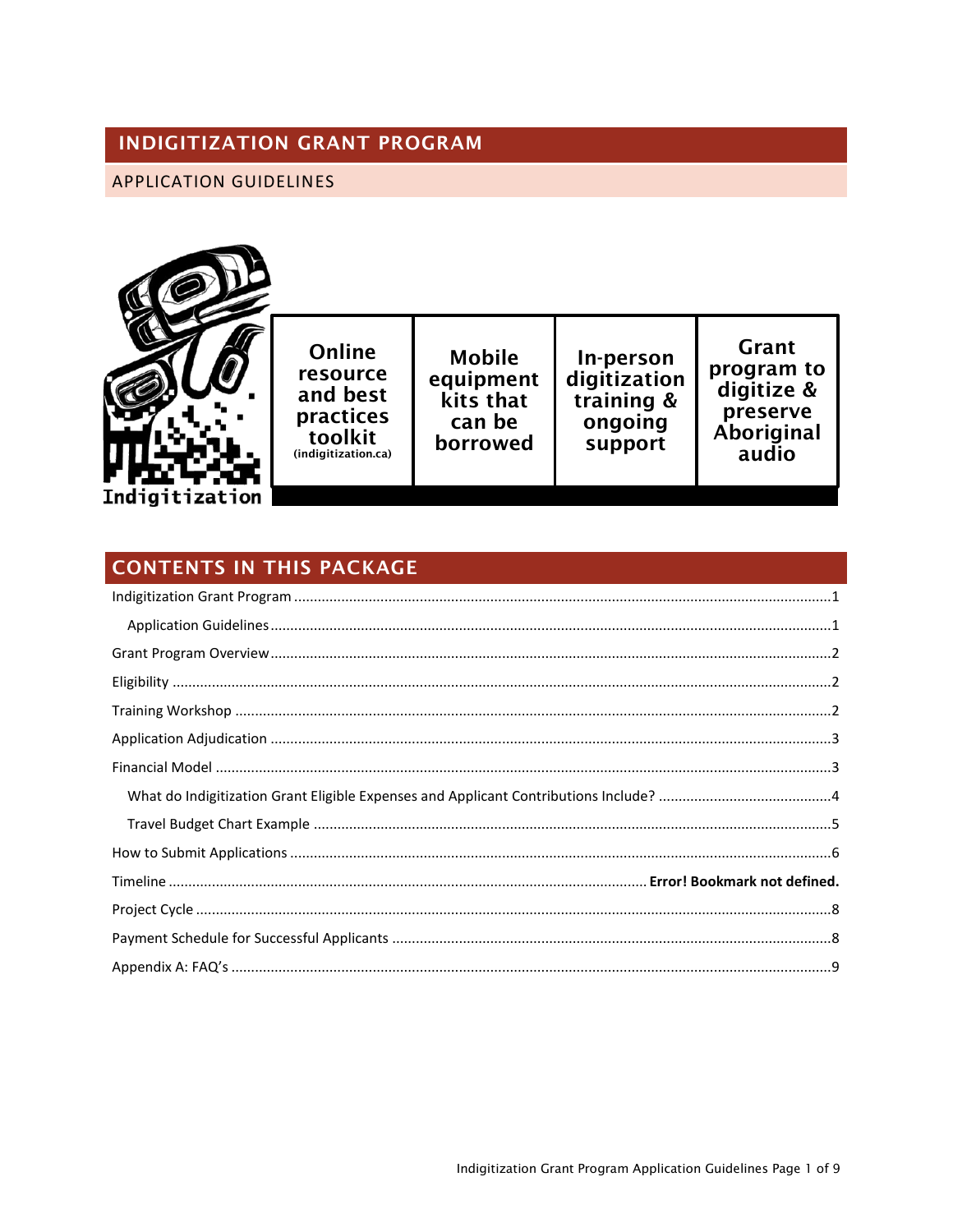#### <span id="page-1-0"></span>**GRANT PROGRAM OVERVIEW**

The Indigitization grant program provides funding, training, and support to digitize analog audio cassette tapes. The goal is to build capacity in Indigenous communities in British Columbia and facilitate community access to and preservation of traditional knowledge, language recordings, and other relevant materials. This is a matching funds program for audio digitization projects meant to take place in your community and/or at your organization. Matching funds are provided by the [Irving K. Barber Learning Centre](http://www.ikebarberlearningcentre.ubc.ca/) of up to \$10,000 per project. Projects have four pieces: project design and support using the Indigitization Toolkit at [indigitization.ca,](http://indigitization.ca/) equipment support through lending or purchase, training at UBC, and digitization by your staff at your location.

### <span id="page-1-1"></span>**ELIGIBILITY**

British Columbia Aboriginal, Métis, and Inuit community institutions and agencies that have the preservation of information resources as part of their mandate are eligible to apply for funding. Types of institutions and agencies may include resource centres, genealogical centres, land use and management departments, and governments (i.e. Band Council offices). Other Aboriginal organizations will be considered with a statement of support, such as a Band Council Resolution from local governance, indicating how the materials produced will be managed. Individual and/or non-Aboriginal institutional applicants are not considered at this time, but are encouraged to work with the appropriate Aboriginal institution or agency. For other questions regarding eligibility, please refer to the FAQ's section (Appendix C, pg. 8-9).

#### <span id="page-1-2"></span>**TRAINING WORKSHOP**

As part of the grant, digitization training is available through the [UBC Museum of](http://moa.ubc.ca/research/library-and-archives/lab.php)  Anthropology's Oral Hi[story and Language Lab](http://moa.ubc.ca/research/library-and-archives/lab.php) on a set schedule. This program includes handson digitization training as well as collaborative discussions about the participants' specific projects. The schedule is pre-determined; please refer to *Appendix A: Timeline* (pg. 7) for the dates. Project staffing should be in place before these dates and attending the training is a required part of the grant program. There is space for up to two people to attend the training program per project and these spaces should typically be filled by the digitization technician and the project manager. Project managers may choose to stay for the full week, or leave after day 2. If travel costs are excessive, it is also possible for project managers to not attend and receive support and guidance for the project from the Indigitization ??. Applicants should be prepared to arrange advance funding for the participants as per local policies and be reimbursed with Indigitization Grant funds.

Indigitization has on-campus accommodations for your stay during Training Week. If you do not want to stay at UBC accommodations, please contact your preferred accommodation to get an accurate rate. Call and book ahead as large summer events will drive up the price and decrease availability. Successful applicants will be REIMBURSED for your travel and accommodations expenses through the Indigitization Grant funds. Please be aware that this funding might not be in place before training week.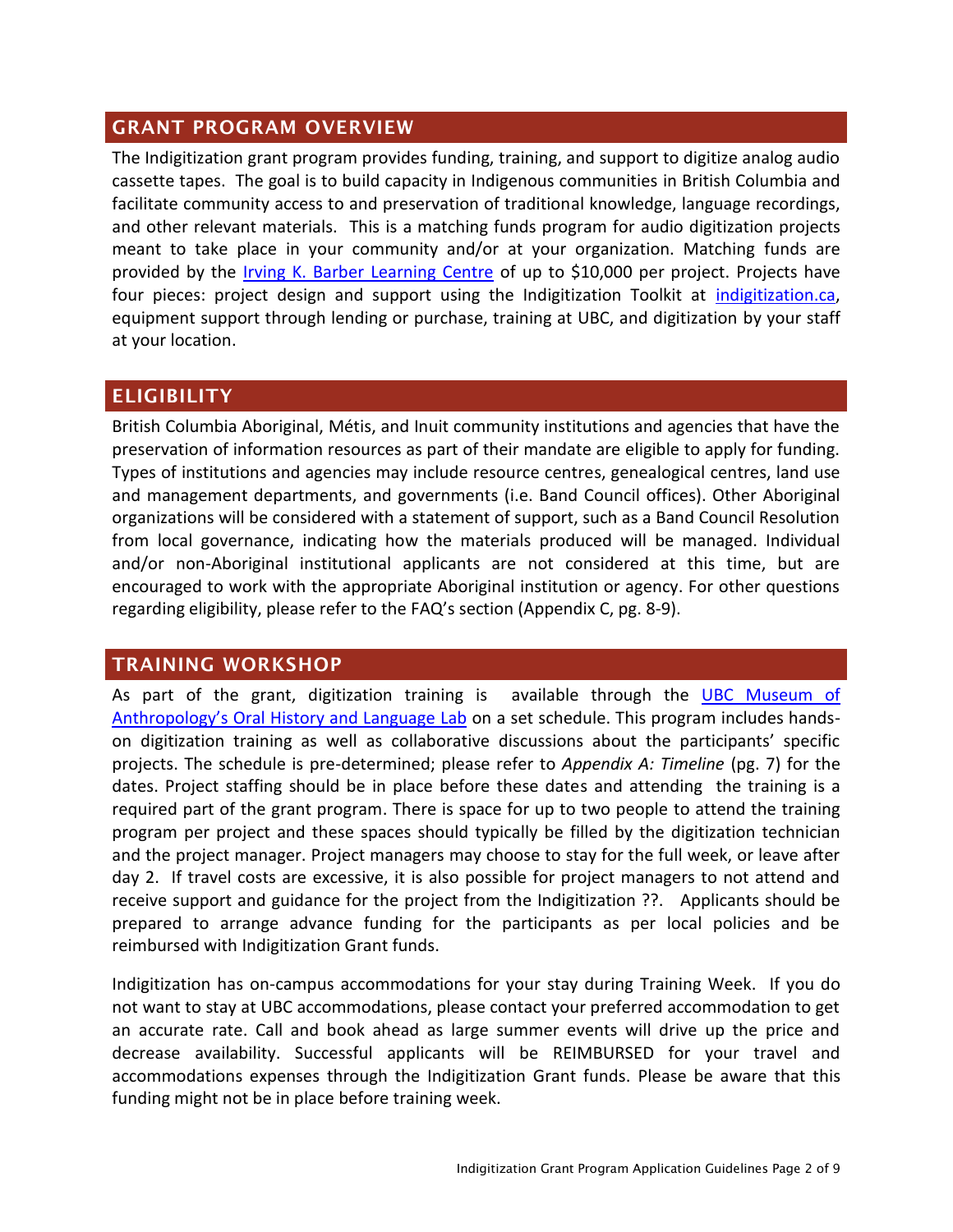## <span id="page-2-0"></span>**APPLICATION ADJUDICATION**

Criteria to be used in the adjudication process will include the following elements:

- Has the applicant well-described the value of the proposed project to the community?
- Do the audio cassettes meet eligibility regarding rights management?
- Are the project description, timeline, and budget viable?
- Preference is given to communities/organizations who have not received funding. While repeat applications are considered, organizations seeking additional funding after already completing a project must demonstrate how they will be creating new capacity and moving their digitization programs forward.

## <span id="page-2-1"></span>**FINANCIAL MODEL**

The Indigitization Grant Program is intended to augment resources provided by applicants. The grant will match applicant contributions, dollar for dollar, up to a maximum "ask" of \$10,000. At least *half of the applicant's contribution (i.e. 25% of the total project costs) must be in the form of cash*. Note: Reasonable salary/wages of a person whose primary role is digitization can be considered a cash contribution even if that person is an existing staff member.

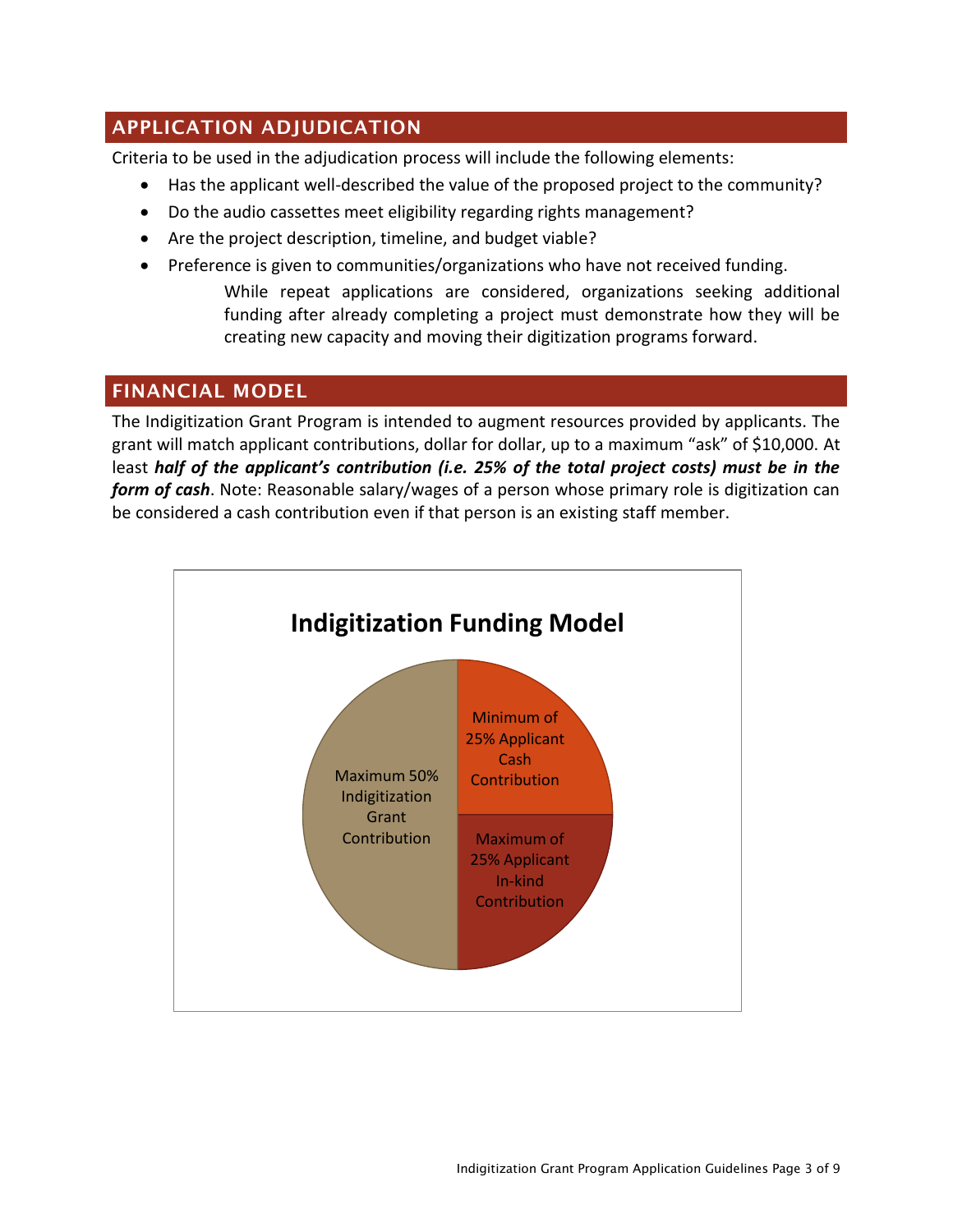#### <span id="page-3-0"></span>WHAT DO INDIGITIZATION GRANT ELIGIBLE EXPENSES AND APPLICANT CONTRIBUTIONS INCLUDE?

|                                                                                                                                   | <b>INDIGITIZATION</b><br><b>GRANT ELIGIBLE</b><br><b>EXPENSES</b> | <b>APPLICANT</b><br><b>CONTRIBUTIONS</b><br>(IN-KIND OR<br>CASH) |
|-----------------------------------------------------------------------------------------------------------------------------------|-------------------------------------------------------------------|------------------------------------------------------------------|
| Travel and accommodation expenses for training                                                                                    | J                                                                 |                                                                  |
| Wages and benefits of existing, paid staff for the<br>digitization technician role                                                | J                                                                 |                                                                  |
| Wages and benefits for existing and new staff in the<br>project manager role                                                      | X                                                                 | J                                                                |
| Shipping costs for borrowed equipment or new<br>equipment (to be purchased after awarded funding for<br>the Indigitization Grant) |                                                                   |                                                                  |
| <i>Overhead</i> costs (e.g. Internet fees, office space, phone<br>line)                                                           | $\mathbf x$                                                       | $\mathbf x$                                                      |
| Collection development activities except basic metadata                                                                           | $\boldsymbol{\mathsf{x}}$                                         | $\boldsymbol{\mathsf{X}}$                                        |
| Sources of funding that can be confirmed by application<br>deadline                                                               | N/A                                                               | J                                                                |
| Costs associated with creating new audio recordings                                                                               | $\boldsymbol{\mathsf{x}}$                                         | $\boldsymbol{\mathsf{x}}$                                        |

Note:

- Paid staff means part-time or full-time personnel hired specifically to help carry out the project, or additional hours for existing part-time staff.
- The salaries and benefits of existing, paid staff who will be working directly on the project can be considered as cash contribution. Applicants must indicate the role of the staff member(s) on the project and provide hourly pay rate and benefit. calculation as well as the number of hours the staff will work on the project.
- Collection development includes the identification or acquisition of new materials.
- For a description of what basic metadata includes, please see section [H4](http://www.indigitization.ca/indigitization-toolkit/metadata-and-description/sample-metadata-template/) of the Indigitization toolkit (indigitization.ca).
- Borrowing equipment: There are 3 pieces of equipment. Cost of shipping borrowed equipment from The University of British Columbia to your address AND back (to UBC) depends on your location of shipping. Please contact your local delivery service to get an average rate.

| <b>Equipment Items (Rectangular)</b> | <b>Avg. Dimensions</b> | Avg. Weight  |
|--------------------------------------|------------------------|--------------|
| Equipment 1, 2                       | 22 x 22 x 13.5" each   | 30 lbs. each |
| Equipment 3                          | 18 x 13 x 11.5"        | 10 lbs.      |

 Any application that requests buying new equipment should clearly state how the equipment will be used to support the project.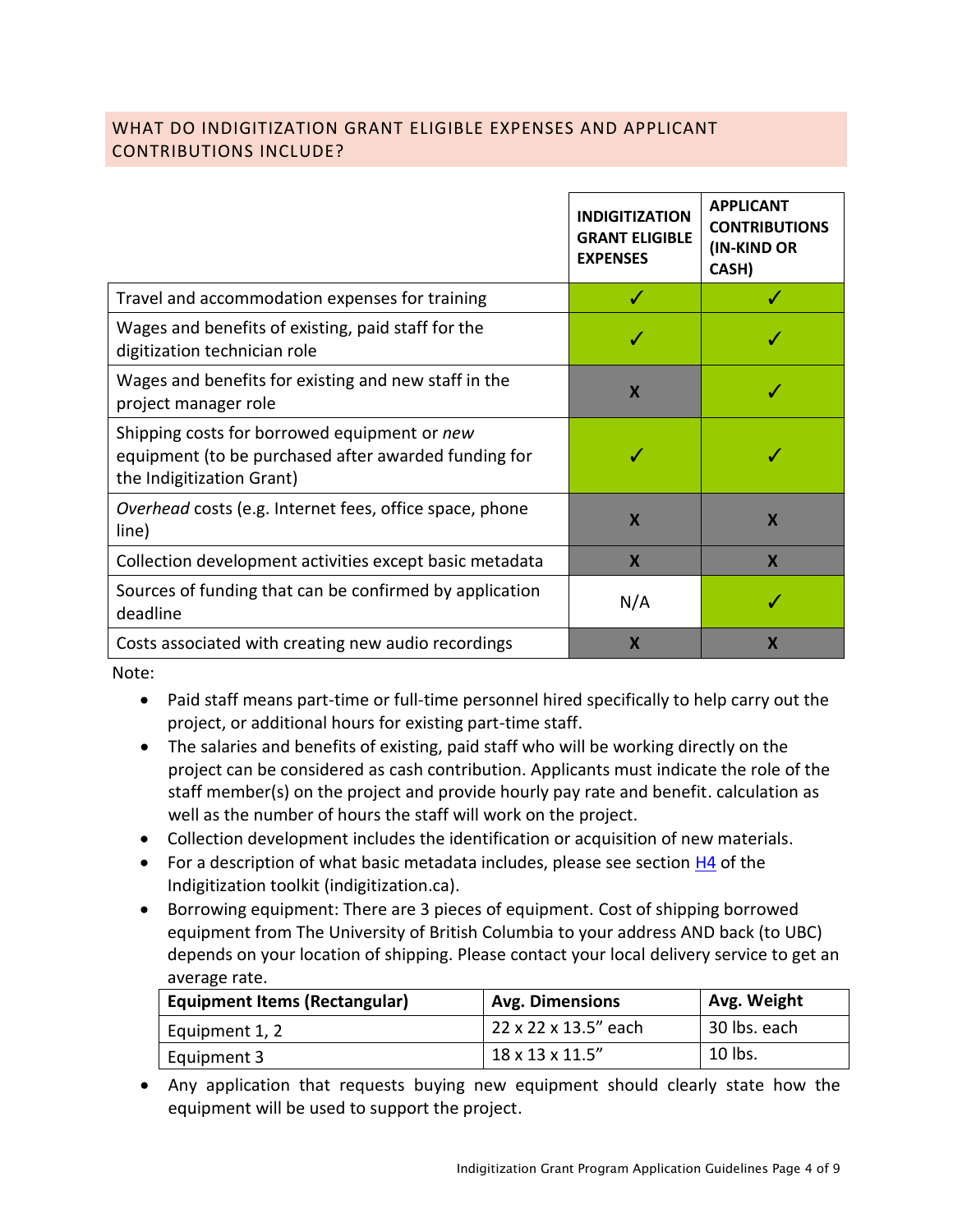#### <span id="page-4-0"></span>TRAVEL BUDGET CHART EXAMPLE

|     | <b>Expense Type</b>                                                                               | <b>Approximate Cost*</b>                                                                  |                                               |
|-----|---------------------------------------------------------------------------------------------------|-------------------------------------------------------------------------------------------|-----------------------------------------------|
|     | 1. Airfare and baggage                                                                            | Airfare<br>Please contact the airline<br>for rate                                         | Checked Baggage<br>\$30-40                    |
| I2. | Mileage                                                                                           | Reimbursed as per your<br>organization's policies                                         | $#$ Kms:<br>(Use Google maps<br>to calculate) |
|     |                                                                                                   | Cost Per Day or Trip*                                                                     |                                               |
| I3. | <b>UBC Campus Accommodations</b>                                                                  | \$129 (plus 13% tax) per night<br>$= $145.77$                                             |                                               |
|     | 4. Parking at UBC Campus<br>accommodations and regular<br>parking at UBC for training each<br>day | \$16 per day                                                                              |                                               |
| 5.  | Taxi to/from airport                                                                              | \$33.60 per trip for 1-4 passengers                                                       |                                               |
|     | 6. Per Diems (Lunch is hosted for 3<br>days, all other meals on your own)                         | Reimbursed as per your organization's policies                                            |                                               |
|     | 7. Bus fare both ways to training<br>each day                                                     | Adult: $$2.75 \times 2 = $5.50$<br>Concession (seniors age 65+): $$1.75 \times 2 = $3.50$ |                                               |

Note:

\*Prices shown as current

- You will be REIMBURSED for your travel and accommodations expenses through the Indigitization Grant funds. However, this funding might not be in place before training week.
- If you do not want to stay at UBC accommodations, please contact your preferred accommodation to get an accurate rate. Call and book ahead as large summer events will drive up the price and decrease availability.
- For more info on parking rates, please visit<https://parking.ubc.ca/hourly-rates>
- For more info on transit fares, please visit [http://www.translink.ca/en/Fares-and-](http://www.translink.ca/en/Fares-and-Passes/Single-Fares.aspx)[Passes/Single-Fares.aspx](http://www.translink.ca/en/Fares-and-Passes/Single-Fares.aspx)
- The Travel Budget Chart above is an example only. Your approximate costs may differ from those indicated in the chart.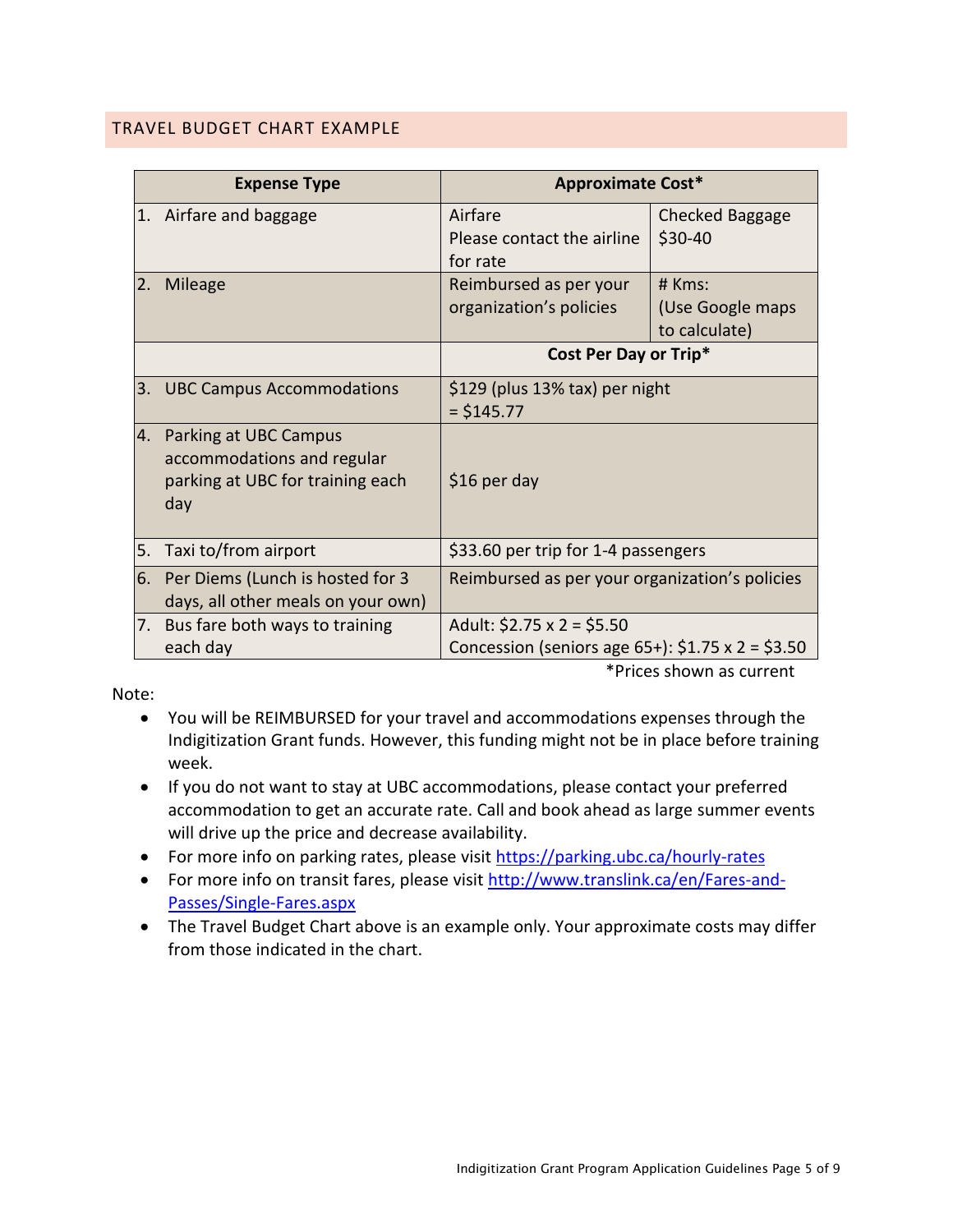## <span id="page-5-0"></span>**HOW TO SUBMIT APPLICATIONS**

Submissions will be accepted by mail or by email (.pdf or MS Word versions accepted). Email final applications t[o in.digitization@ubc.ca](mailto:in.digitization@ubc.ca)

Questions about the application guidelines or process may be directed to: Sarah Dupont, Aboriginal Engagement Librarian *in.digitization@ubc.ca* ; 604.827.0342 OR 604.368.2653

Sending draft applications for review in advance of the deadline is highly recommended.

#### **Send completed applications to:**

Indigitization Program – Grant Applications c/o Kristen Wong Irving K. Barber Learning Centre Room 203 1961 East Mall Vancouver, BC V6T 1Z1

Applications are due in hand or in inbox by 5pm on MONTH, DAY, 2017.

You will receive a confirmation email within 48 hours. If you do not receive a confirmation email, your application has not been received!

If you submit an application on the due date, please phone (604) 827-0342 to confirm it was received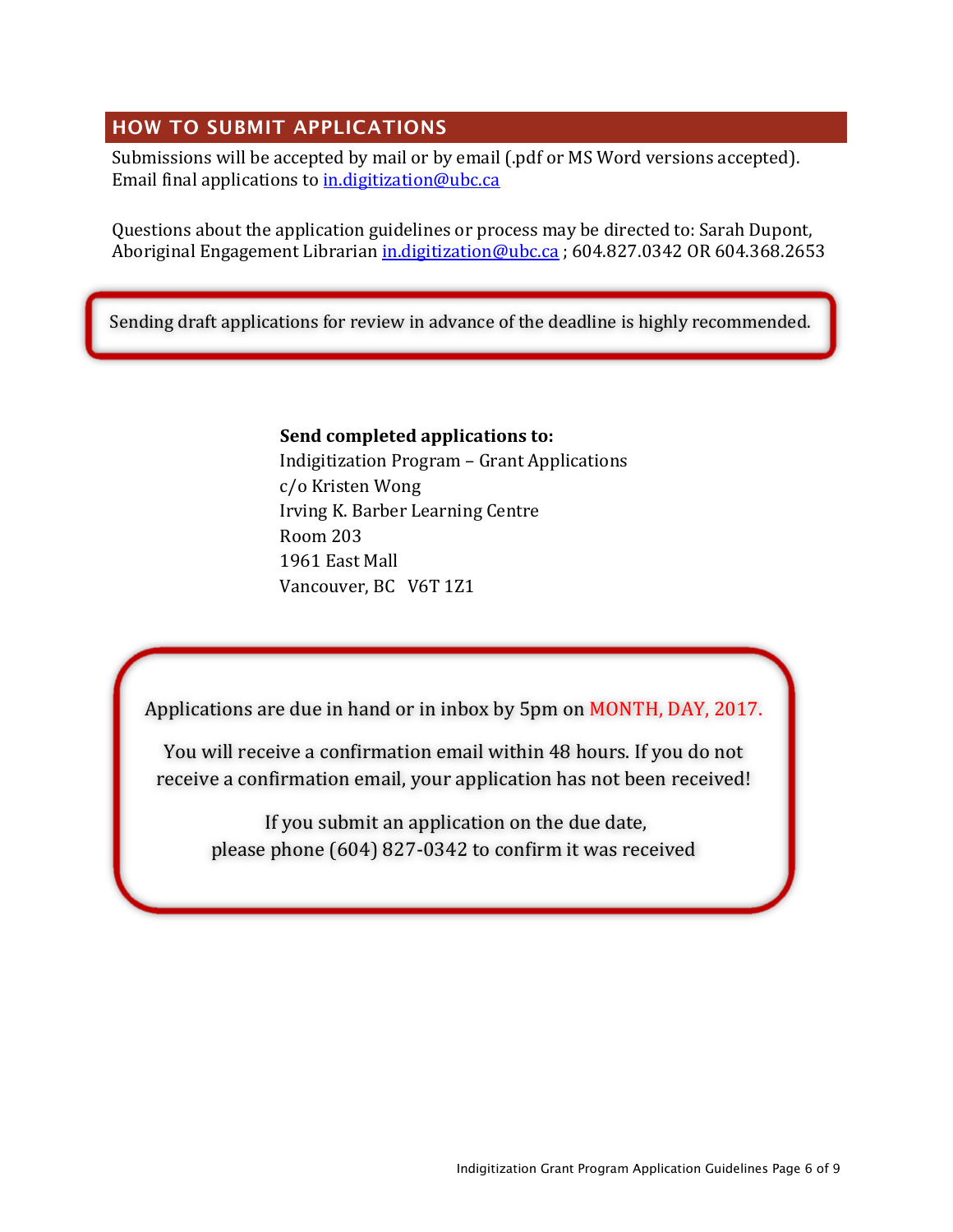# **TIMELINE**

| <b>Dates</b>         | <b>Activity</b>                                                                                     |  |
|----------------------|-----------------------------------------------------------------------------------------------------|--|
| November 25, 2016    | Applications open                                                                                   |  |
| March 3, 2017        | Application deadline                                                                                |  |
| March 31, 2017       | Adjudication meeting                                                                                |  |
| April 7, 2017        | Applicant notification                                                                              |  |
| April 7, 2017        | Funding agreements sent out                                                                         |  |
| April 14, 2017       | Deadline for agreements to be returned                                                              |  |
| April 17-21, 2017    | Equipment orders placed; agreements sent to<br><b>UBC</b> legal                                     |  |
| May 8, 2017          | Deadline to provide details for UBC<br>accommodations booking for training week                     |  |
| May 8 - May 15, 2017 | Deadline for new hires starting their jobs;<br>Indigitization prepare materials for<br>participants |  |
| May 15-19, 2017      | Training at UBC                                                                                     |  |
| June 22, 2017        | Projects begin                                                                                      |  |
| August 4, 2017       | Interim report due                                                                                  |  |
| November 3, 2017     | Digitization work complete, final report due                                                        |  |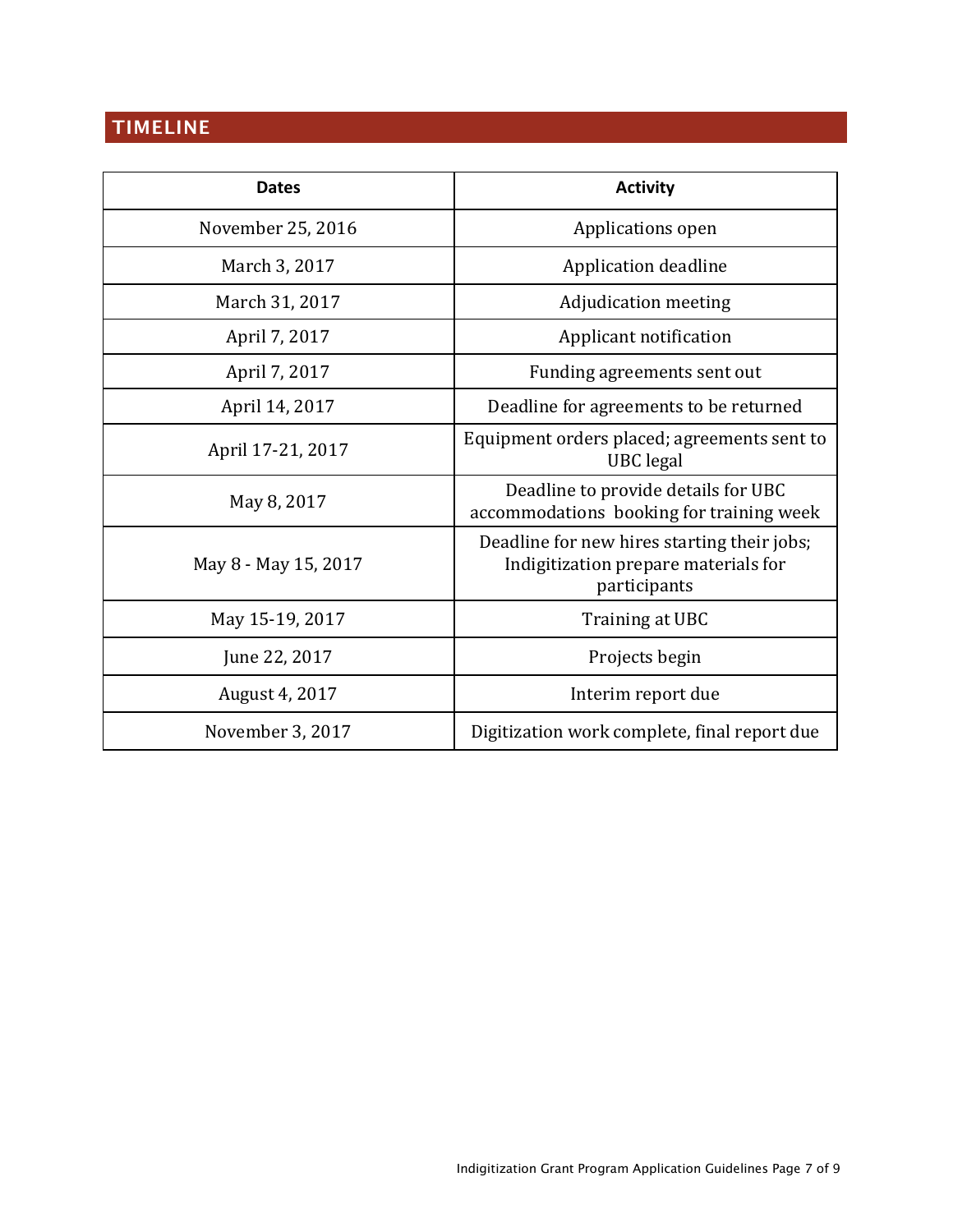## <span id="page-7-0"></span>**PROJECT CYCLE**



## <span id="page-7-1"></span>**PAYMENT SCHEDULE FOR SUCCESSFUL APPLICANTS**

| <b>Steps</b>   | Item                                                                                                                        | <b>Deadline</b>     |
|----------------|-----------------------------------------------------------------------------------------------------------------------------|---------------------|
| 1.             | Applicant will receive e-mail notification of successful<br>application and a legal agreement of the distribution of funds. | March 25, 2016      |
| 2.             | Applicant MUST sign and return the legal agreement to<br>in.digitization@ubc.ca                                             | April 1, 2016       |
| 3.             | Indigitization forwards agreement to UBC Library and UBC<br>Legal Counsel for signatures and waits for it to return.        | April 8, 2016       |
| $\mathbf{4}$ . | Indigitization forwards agreement to UBC Library Finance<br>where cheque is prepared.                                       | As soon as returned |
| 5.             | Indigitization receives cheque in 4-6 weeks and send cheque<br>directly to applicant via express post.                      | As soon as received |
| 6.             | Applicant receives first instalment (half of the grant funds) and<br>begins project.                                        | As soon as received |
| 7.             | Applicant forwards interim report to Indigitization, triggering<br>release of second instalment.                            | September 16, 2016  |
| 8.             | Indigitization receives cheque in 4-6 weeks and send cheque<br>directly to applicant via express post.                      | As soon as received |
| 9.             | Applicant receives second instalment of funds.                                                                              | As soon as received |